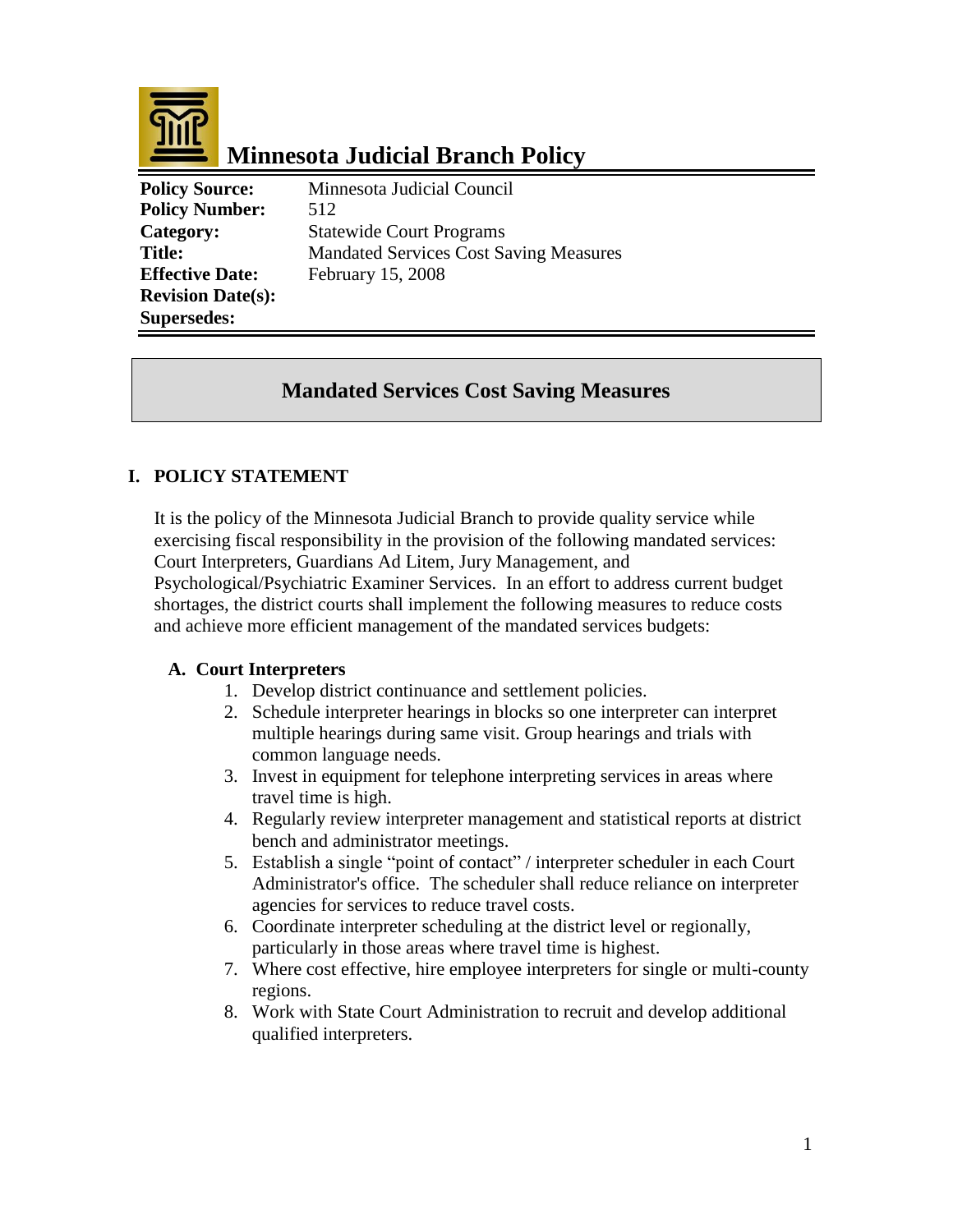#### **B. Guardians Ad Litem**

- 1. Assess reimbursement fees per current Council policy.
- 2. Send delinquent court-ordered GAL reimbursements to collections (ACS).
- 3. Regularly review GAL management and statistical reports at district bench meetings.

## **C. Jury Management**

- 1. Develop district continuance and settlement policies.
- 2. Establish a statewide policy for case type panel sizes except in exceptional circumstances.
- 3. Utilize a call-in process for juror check-in.
- 4. Regularly review jury management and statistical reports at district bench and administrator meetings.

### **D. Psychological/Psychiatric Examiner Services**

- 1. Authorize examiner payment (for court attendance) for testimony only. Permit expanded payment only on case-by-case basis and document such exceptions and their rationale.
- 2. Require the parties to review the first examiner's report before ordering a second exam.
- 3. Discontinue the automatic practice of ordering Rule 20.01 and 20.02 exams concurrently.
- 4. Order the prosecutor to provide the examiner with a chronologically organized set of materials for examiner review in SPP & SDP cases.
- 5. Utilize qualified *psychologists* whenever available in all hearings where appropriate.
- 6. Restrict examiner extraordinary expenses such as parking, meals and mileage.
- 7. Establish flat rates for case types or maximum hourly rates at the district level.
- 8. Only utilize employee or contract examiners or those found on the roster.
- 9. Utilize contract, employee, or roster examiners rather than State Operated Services (SOS) examiners for Rule 20 evaluations.
- 10. When it results in travel cost savings, utilize ITV to the extent possible for commitments, excluding SPP and SDP hearings.
- 11. Regularly review Psychological Services management and statistical reports at district bench & administrator meetings.
- 12. Establish examiner employees or contractors within county, district or region.

## **II. IMPLEMENTATION AUTHORITY**

Implementation of this policy shall be the responsibility of the Chief Judges of the Judicial Districts. The State Court Administrator shall provide technical assistance to the districts.